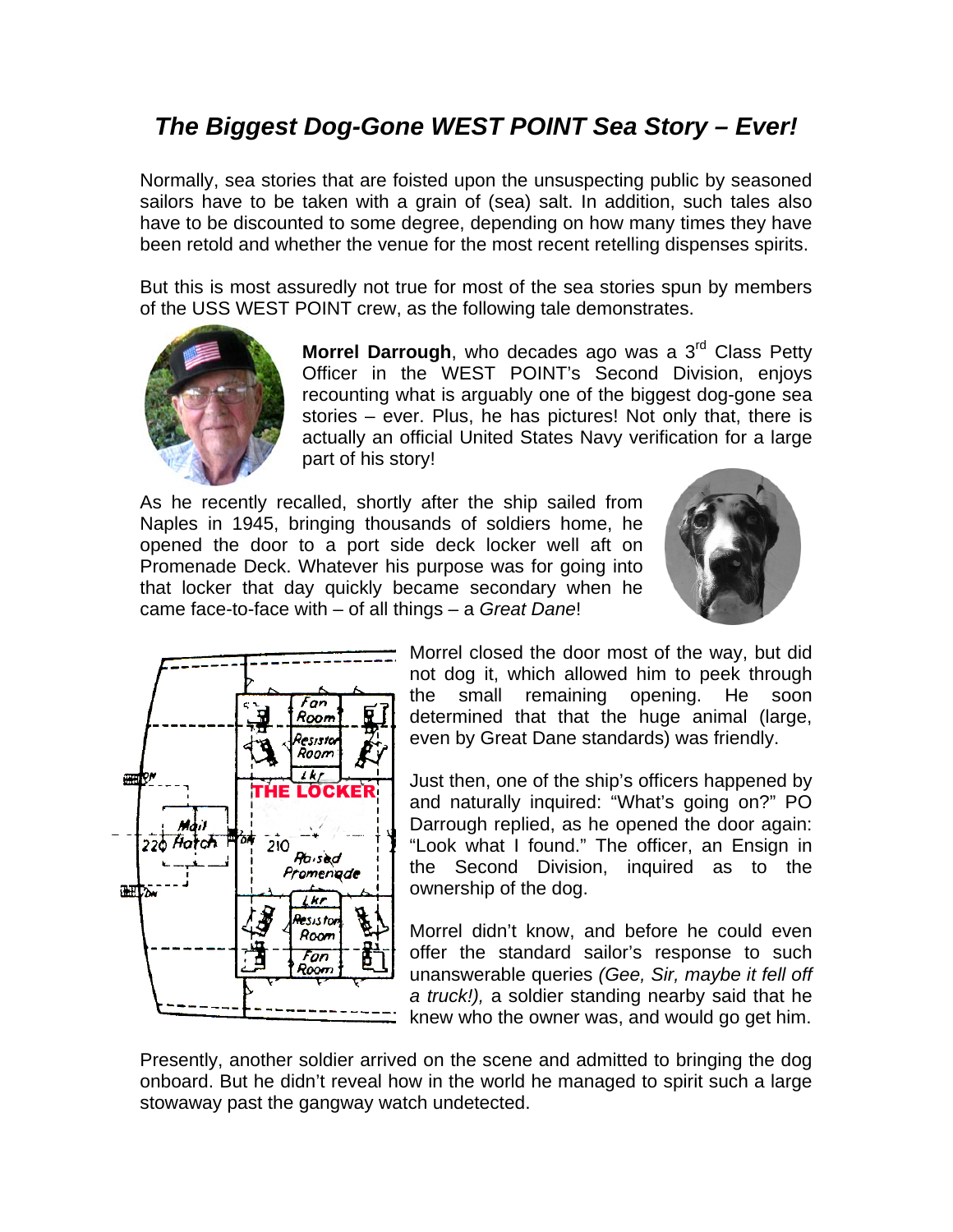Now, here's where the official record comes in play.

Following is an excerpt from an official Navy Department release, dated 9 June 1945 and entitled *Return of G.I. Joe on Board the USS WEST POINT:* 

*"As the G.I.'s filed across the gangway, a ship's officer kept a careful watch for dogs and other pets. They're banned. They might spread disease, and pets have an unpleasant habit of messing up the decks.* 

*"Yet, despite the most careful check, several dogs invariably appear as soon as the ship clears the dock. Hardly had the WEST POINT left land when 17 dogs, smuggled aboard in duffel bags and knapsacks, put in an appearance. The Captain* **[Webb C. Hayes, USNR]** *would not permit them to be shot. 'It's not the dog's fault,' he commented."*

The Ensign, whose name Morrel wishes he could remember, obviously knew of this kindness from on high, for he scribbled a note that authorized the ingenious soldier to go to the galley every day and get the dog a steak.



Both of these photos were taken at the extreme aft end of the WEST POINT's Morrel happened to have a camera with him, and he and the Ensign took turns photographing one another with the dog (whose name and gender are also lost in time).



Promenade Deck. During the war, two-forty foot motor launches were stowed there, augmenting the ship's normal peace-time complement of life boats and the many life rafts added by the Navy.

In both of the pictures, men and dog are shown standing in front of the #1 Motor Launch in its port side, stowed and secured position. The locker that temporarily doubled as a dog house before Morrel Darrough made his discovery was located immediately forward of this position.